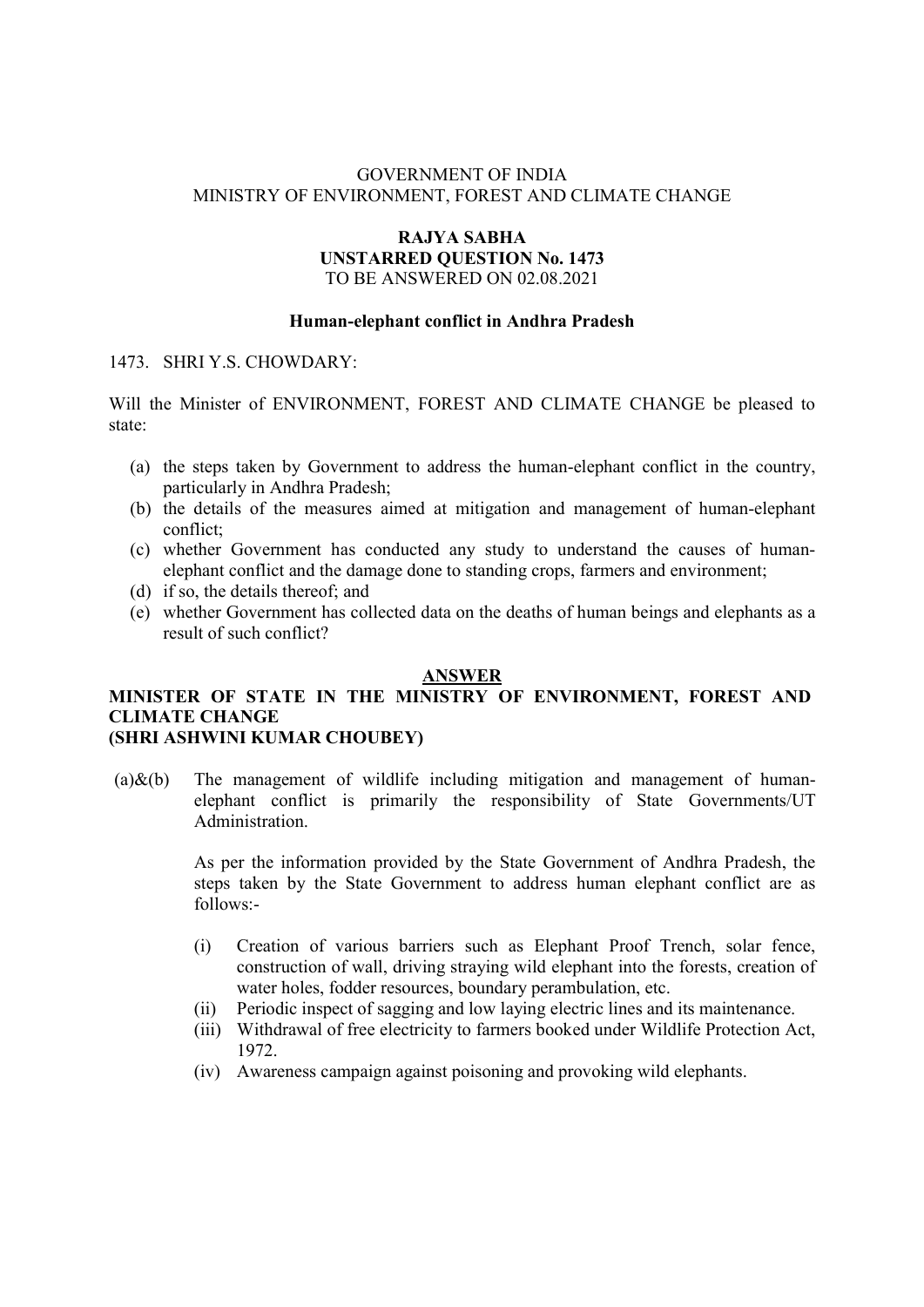In addition to above, the following measures taken by Ministry also help in mitigation of human elephant conflict:-

- (i) The Ministry provides financial and technical assistance to States/UTs under the Centrally Sponsored Schemes 'Project Elephant' for protection and conservation of elephants and their habitats in the country.
- (ii) Various other Centrally Sponsored schemes being implemented by this Ministry contribute to the improvement in the natural habitat of elephants by augmenting water sources, planting of fodder trees, regeneration of bamboo etc. Such schemes include Development of Wildlife Habitat and Project Tiger. The Compensatory Afforestation Fund Act 2016 and the Rules made there under also provide for use of the Fund for development of wildlife habitats, including for elephants, establishment of animal rescue centres, etc. which also contribute to reduction in HEC.
- (iii) A guideline for Management of Human Elephant Conflict has been issued by the Ministry on 6.10.2017 and elephant range states have been requested for implementation of the same.
- (iv) Critical elephant habitats are notified as 'Elephant Reserve' for focus and synergy in elephant conservation and to reduce conflict. The notification is carried out with the approval of Steering Committee formed in the Ministry. So far 30 Elephant Reserves have been established in 14 major elephant States.
- (v) To reduce man-elephant conflict and to avoid retaliatory killing of elephants. Compensation is provided to local communities for loss of their property and life caused by wild elephants. The Ministry has notified enhancement of exgratia rates related to wildlife depredation vide letter No. 14-2/2011 WL-I (part) dated 9th February, 2018.
- $(c)$ &(d) Following studies were conducted to understand the causes of human-elephant conflict and the damage done:
	- As per the information provided by the Government of Tamil Nadu a study has been commissioned on landscape level management of the Asian elephant (Elephas maximus) through long term population and individual level monitoring in human dominated landscapes and Collaring Select individual Elephant (6 numbers) at Hosur– Dharmapuri landscape including Cauvery North Wildlife Sanctuary.
	- As per the information provided by the Government of Karnataka, a Karnataka Elephant Task Force was constituted which submitted its report in 2012. The report highlighted the major causes of Human-Elephant Conflict due to fragmentation of habitats, habitat loss, change in cropping pattern etc.
	- Another study conducted on "Assessment and prediction of spatial patterns of human-elephant conflicts in changing land cover scenarios of a humandominated landscape in North Bengal" funded by the National Mission on Himalayan Studies, Ministry of Environment, Forest & Climate Change which highlighted the (a) spatial factors and landscape variables responsible for conflicts, (b) identify human activities which make them vulnerable to